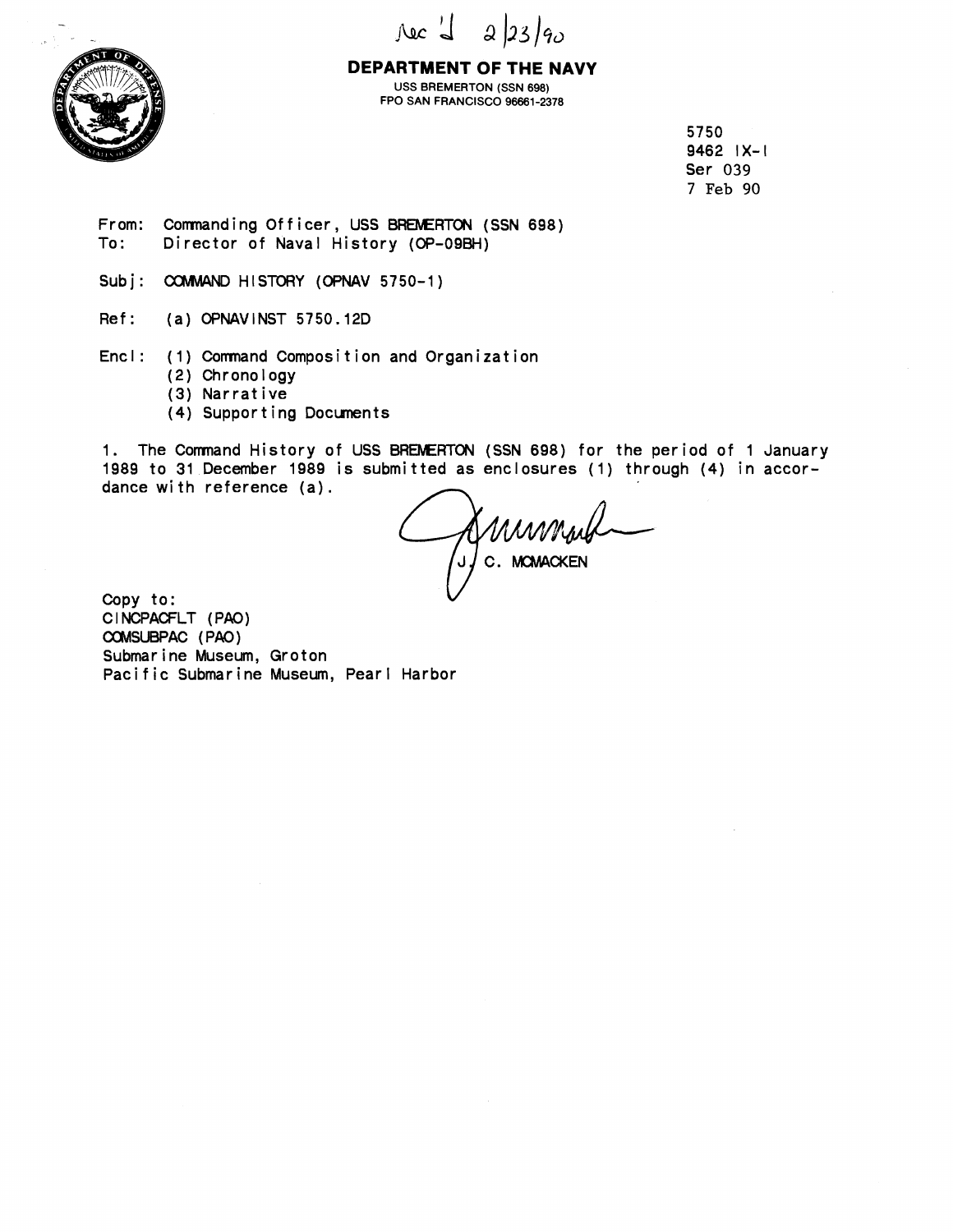## Command, Composition and Organization

Misson:

Organizational Structure: Under operational and admisistrative command of Commander Submarine Squadron 7 and the Commander. Pearl Harbor Naval Shipyard.

Commander: Commander John C. McMacken, USN

Biography: Attached

Permanent Duty Station: Home ported at the Naval Submarine Base, Pearl Harbor, Hawaii.

Enclosure  $(1)$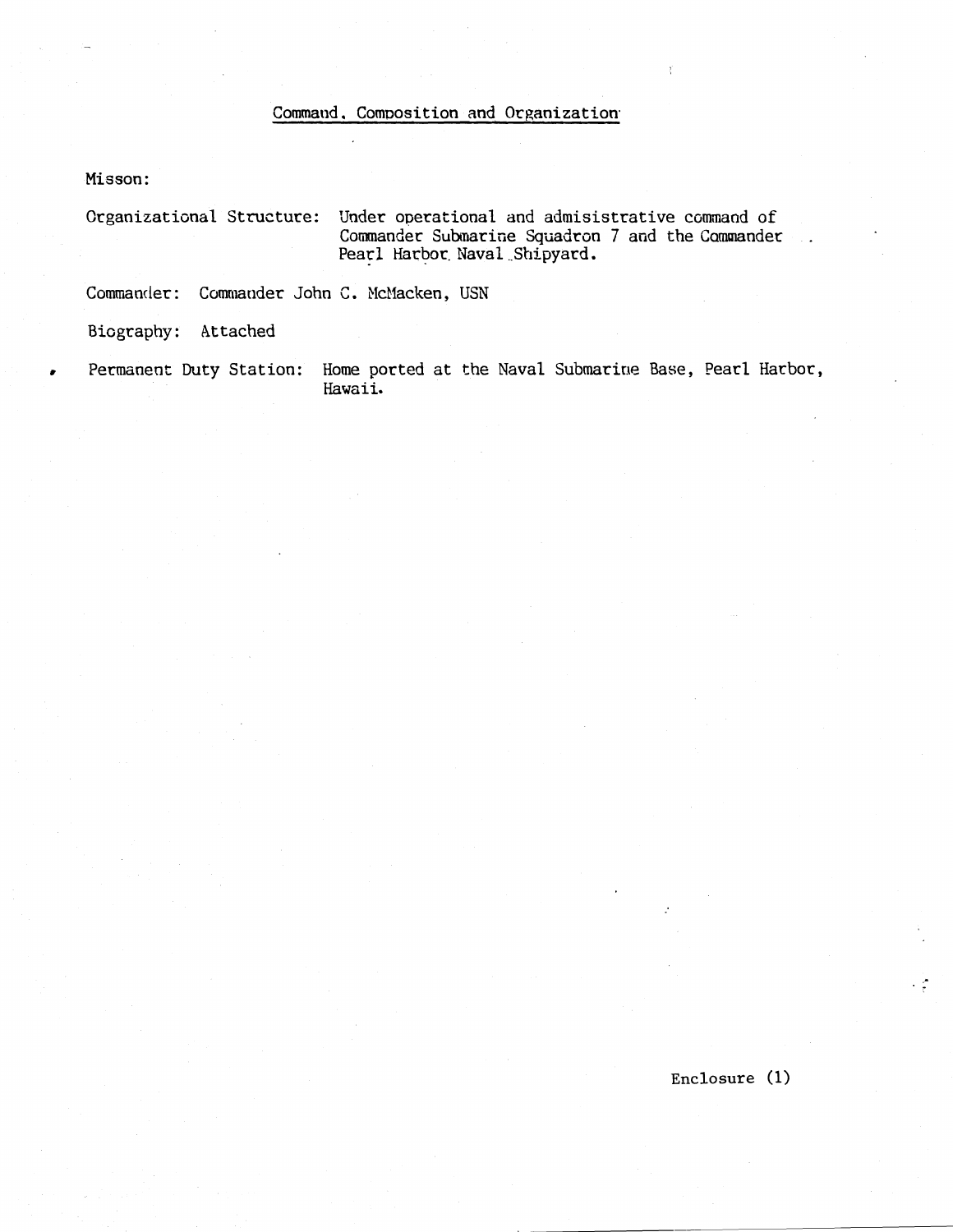## Chronology

OlJAN-31DEC **Continued with the Regular Overhaul in Dqdock 2A, Pearl Harbor Naval Shipyard, Pearl Harbor Eiawaii.** 

**Enclosure** (2)

م .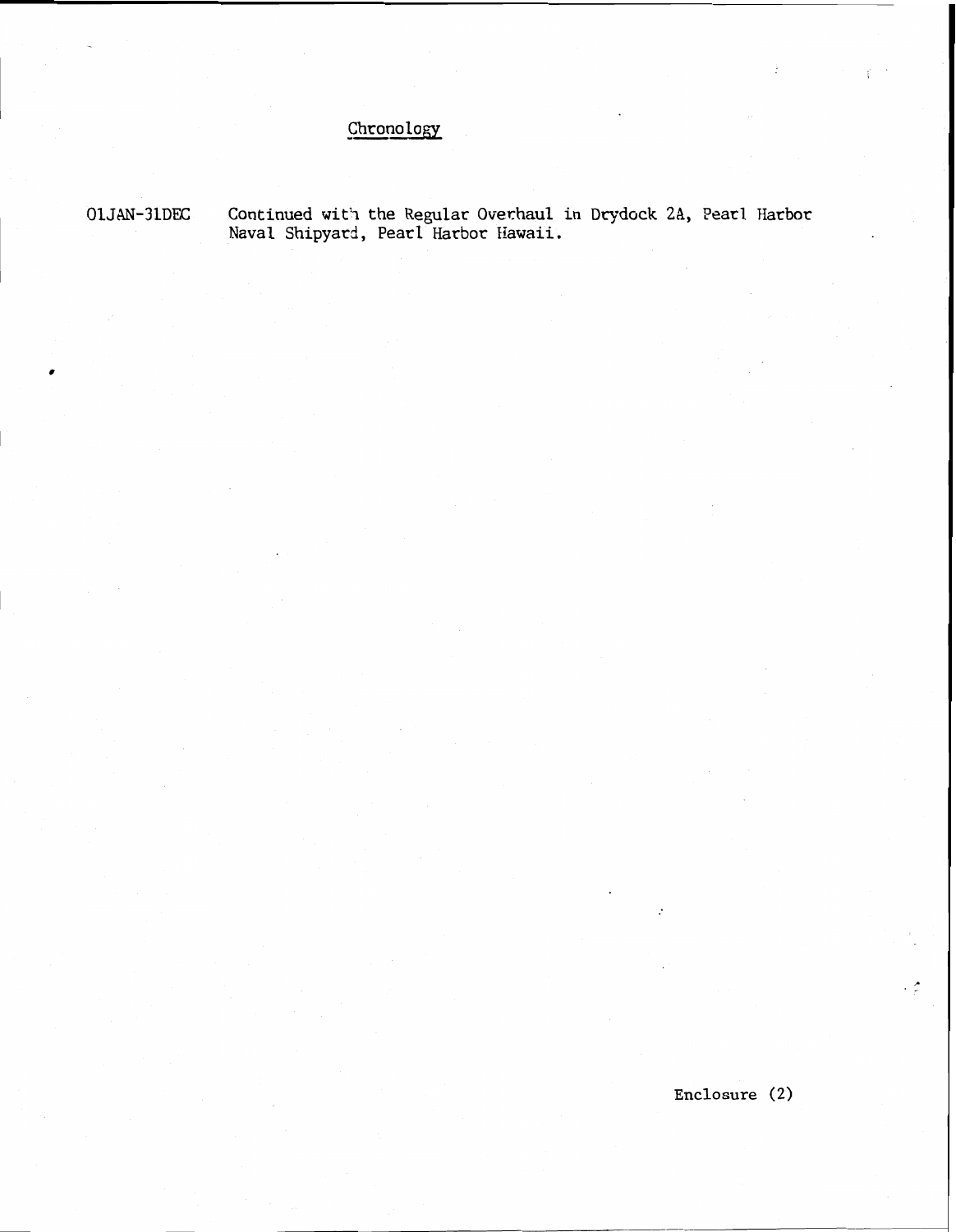## **Narrative**

**USS BREMENON (SSN 698) continued Regular Overhaul throughout the entire year. During the last few months, some of the new and overhauled equipment was**  brought aboard and installed. When the overhaul is completed the BREMERTON **will have new weapons systems that will include Mk 48 ADCAP, Tomahawk, and Harpoon. The data link between the weapons systems will be provided by the CCS Mk 1 Fire Control System and the BGX3-5D Sonar System.** 

**The crew of the BRENERTON donated the sun of \$17,500 to the Combined Federal Campaign during 1989. This amount is much larger than most afloat and**  shore commands donated. The crew received the Pacesetter Gold Award from the **local chairman of the Combined Federal Campaign for their efforts.**